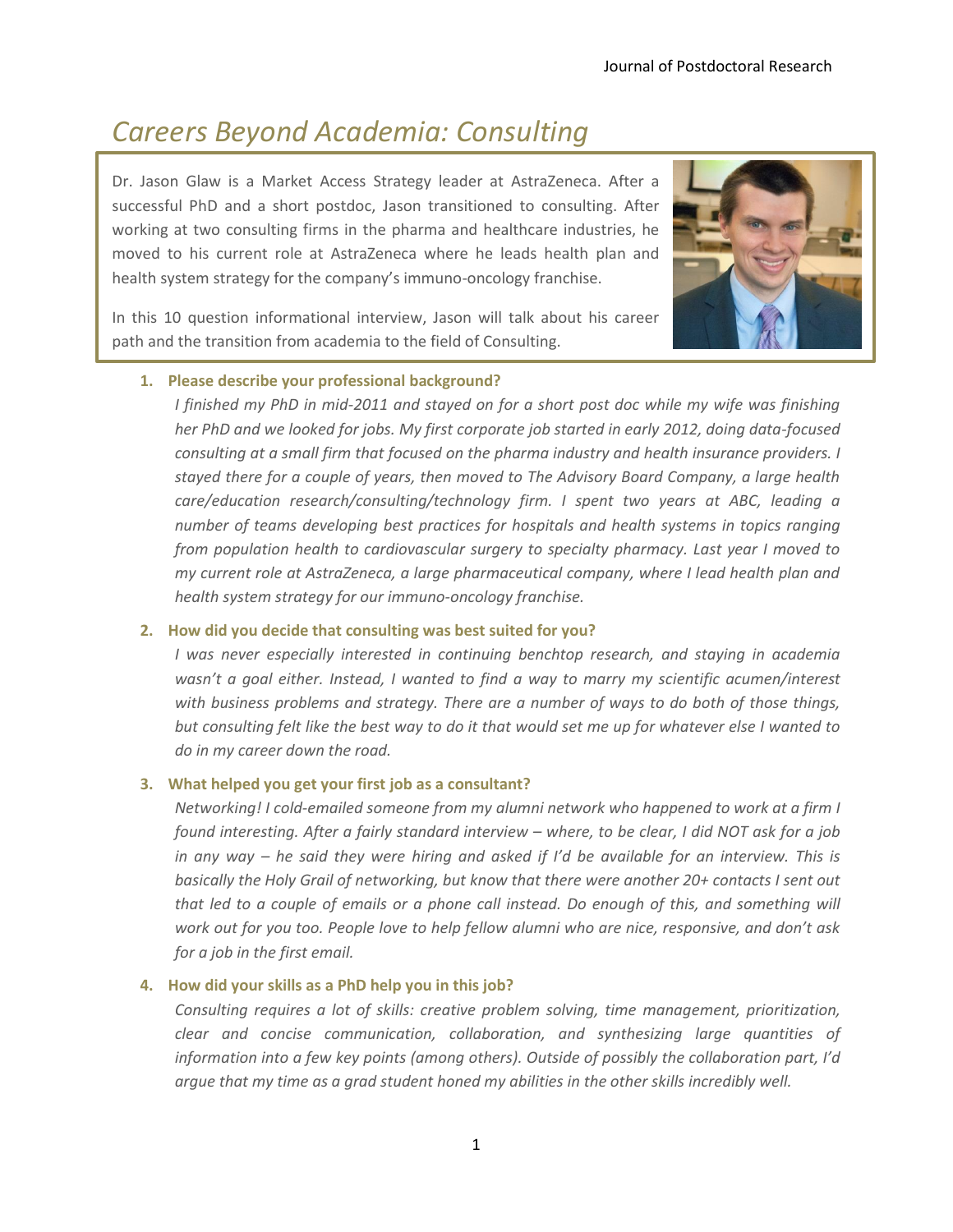## **5. What were the challenges that you faced during the transition into this role?**

*As a grad student/post-doc, there aren't a ton of firm deadlines. Maybe for things like abstract/grant submissions, but past that you are on your own clock. That's definitely not how things work in the corporate world, and especially so when you work in a client services field like consulting. So getting used to rapid, constantly evolving deadlines (and expectations) was a bit challenging.* 

*It was also a bit weird for me to fit into the general corporate hierarchy. Older (but maybe wiser?) than some people I was working beneath, it took me a while to accept that I needed corporate work experience to "catch up" to everyone else. Put simply, the fact that my PhD didn't count for as much as I would have hoped was a challenge, but it pushed me to prove myself quickly.*

## **6. What is your typical day like?**

*Varies a ton by the day. Depending on the day, I work on some/all of the following:*

- *i. Emails*
- *ii. Strategy meetings to plot slide decks, approaches to problems, analytics, and client engagement*
- *iii. Building models*
- *iv. Reading to understand more about a topic area*
- *v. Building slides*
- *vi. Mentoring junior team members*
- *vii. Prep for/doing calls with clients*
- *viii. Travel to/from client meetings*
- *ix. Interview guide prep and interviews (if that's part of the project)*

*As for when I'm there, I tried really hard to keep my hours down. Usually I was there for normalish business hours, then went home. If more work needed to be done I did it after my son went to bed, if not I would check my email once to make sure there weren't any fires that needed my attention. Weekend work was a last resort. I'll note that this was a very conscious choice on my part – plenty of my colleagues worked far more, and in many consulting environments you have no choice but to work a lot more.*

## **7. What was the most challenging part about consulting?**

*It's a grind, you're always on the clock, travel can be bad if you are in a heavy travel firm (or you don't like travel), you are completely beholden to your client and your manager (read: good client and good manager = wonderful experience, any other combination = not so great experience), high ambition is basically a requirement to succeed, and you don't actually get to see the fruits of your work (as in, you can make the best recommendations ever, and your client can immediately throw them in the trash can).*

## **8. What is the most exciting aspect of consulting?**

*It's intellectually stimulating, you're always getting better at something, you have tremendous autonomy, your colleagues are typically smart and helpful, and you can influence highdollar/high-impact work early on in your career.*